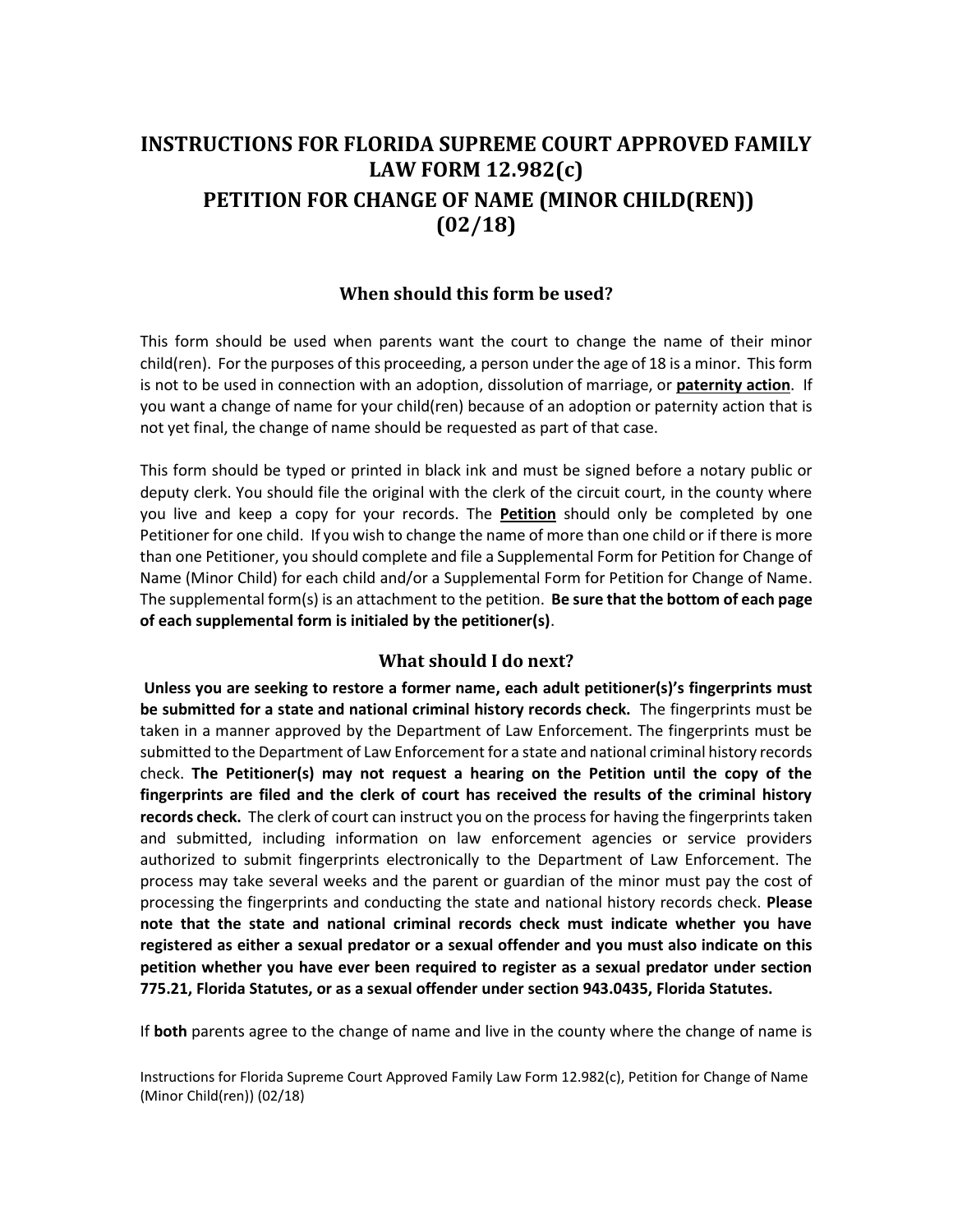only to set a **hearing**. You should ask the clerk of court, **family law intake staff**, or **judicial assistant**  sought, you may both file as **petitioners**. In this situation, **service** is not necessary, and you need about the local procedure for setting a hearing.

 If only one parent is a resident of the county where the change of name(s) is sought **or** only one  **Consent for Change of Name (Minor Child(ren))**, Florida Supreme Court Approved Family Law parent asks for the child(ren)'s name(s) to be changed, the other parent must be notified and his or her consent obtained, if possible. If the other parent consents to the change of name, a Form 12.982(d), should be filed.

 If the other parent does not consent to the change of name, you may still have a hearing on the petition **if** you have properly notified the other parent about your petition and the hearing. If you know where he or she lives, you must use **personal service**. If you absolutely do not know where he or she lives, you may use **constructive service**. For more information about personal and constructive service, you should refer [to] the **"General Instructions for Self-Represented Litigants"** found at the beginning of these forms and the instructions to Florida Family Law Rules of Procedure Forms 12.910(a) and 12.913(b) and Florida Supreme Court Approved Family Law Form 12.913(a). However, the law regarding constructive service is very complex and you may wish to consult an attorney regarding that issue.

 Next, you must obtain a **final hearing** date for the court to consider your request. If you are seeking to restore a former name, a hearing on the petition MAY be held immediately after the petition is filed. The final hearing on any other petition for a name change may be held You should ask the clerk of court, family law intake staff, or judicial assistant about the local procedure for setting a hearing. You may be required to attend the hearing. Included in these for a minor child(ren). If you attend the hearing, you should take the final judgment with you. You should complete the top part of the form, including the circuit, county, case number, division, and the name(s) of the petitioner(s) and leave the rest blank for the judge to complete. It should immediately after the clerk of court receives the results of your criminal history records check. forms is a **Final Judgment of Change of Name (Minor Child(ren))**, Florida Supreme Court Approved Family Law Form 12.982(e), which may be used when a judge grants a change of name be typed or printed in black ink.

 If the judge grants your petition, he or she will sign this **order**. This officially changes your child(ren)'s name(s). The clerk can provide you with **certified copies** of the signed order. There will be charges for the certified copies, and the clerk can tell you the amount of the charges.

### **Where can I look for more information?**

 **Before proceeding, you should read "General Information for Self-Represented Litigants" found at the beginning of these forms.** For further information, see section 68.07, Florida Statutes.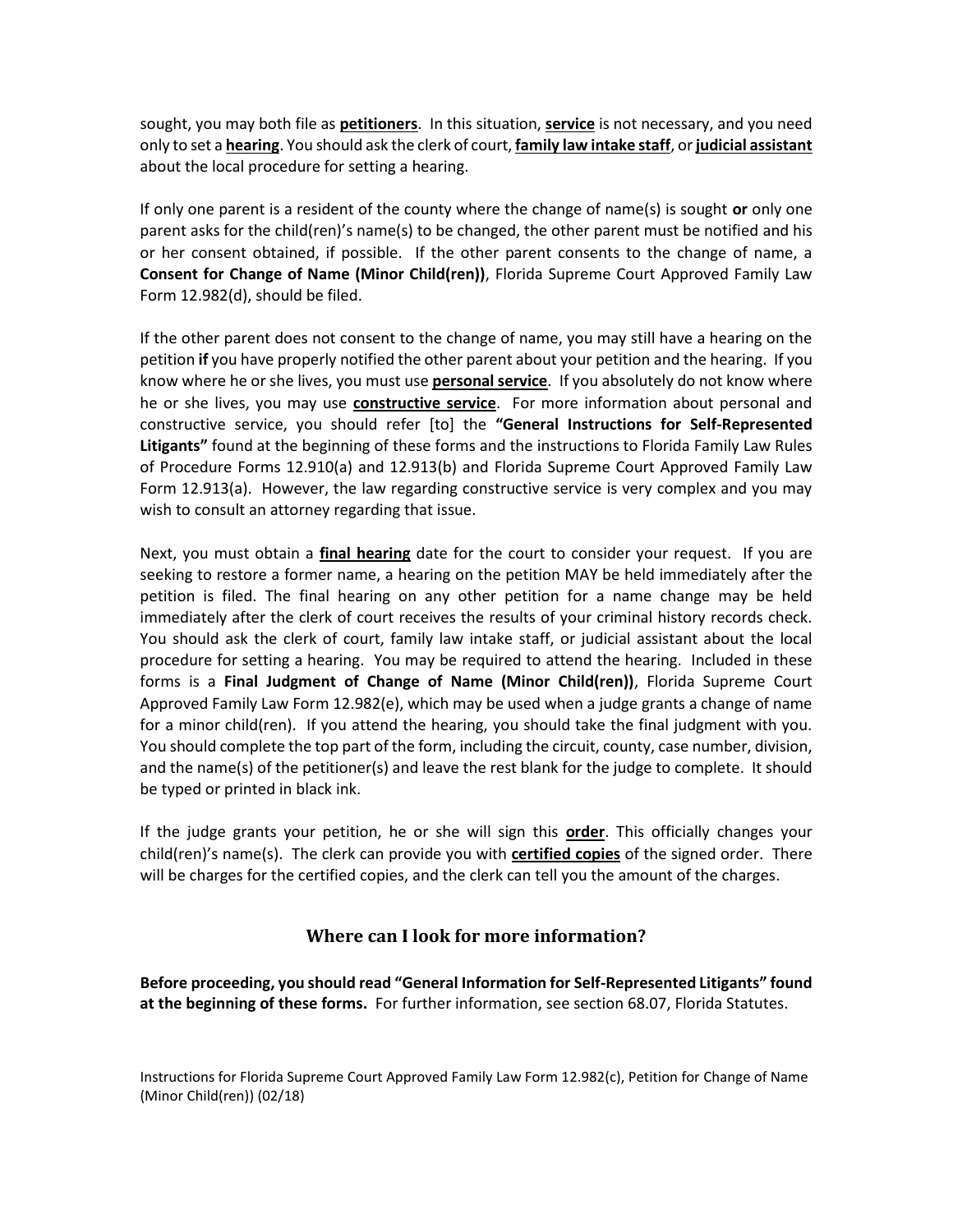### **IMPORTANT INFORMATION REGARDING E-FILING**

 The Florida Rules of Judicial Administration now require that all petitions, pleadings, and documents be filed electronically except in certain circumstances. **Self-represented litigants may file petitions or other pleadings or documents electronically; however, they are not required to do so.** If you choose to file your pleadings or other documents electronically, you must do so in accordance with Florida Rule of Judicial Administration 2.525, and you must follow the procedures of the judicial circuit in which you file. **The rules and procedures should be carefully read and followed.** 

### **IMPORTANT INFORMATION REGARDING E-SERVICE ELECTION**

 After the initial service of process of the petition or supplemental petition by the Sheriff or certified process server, the Florida Rules of Judicial Administration now require that all documents required or permitted to be served on the other party must be served by electronic mail (e-mail) except in certain circumstances. **You must strictly comply with the format requirements set forth in the Rules of Judicial Administration.** If you elect to participate in electronic service, which means serving or receiving pleadings by electronic mail (e-mail), or through the Florida Courts E-Filing Portal, you **must** review Florida Rule of Judicial Administration 2.516. You may find this rule at [www.flcourts.org](http://www.flcourts.org/) through the link to the Rules of Judicial Administration provided under either Family Law Forms: Getting Started, or Rules of Court in the A-Z Topical Index.

 **SELF-REPRESENTED LITIGANTS MAY SERVE DOCUMENTS BY E-MAIL; HOWEVER, THEY ARE NOT REQUIRED TO DO SO.** If a self-represented litigant elects to serve and receive documents by email, the procedures must always be followed once the initial election is made.

 To serve and receive documents by e-mail, you must designate your e-mail addresses by using the  **Designation of Current Mailing and E-mail Address**, Florida Supreme Court Approved Family Law Form 12.915, and you must provide your e-mail address on each form on which your signature appears. Please **CAREFULLY** read the rules and instructions for: **Certificate of Service (General),**  Florida Supreme Court Approved Family Law Form 12.914; **Designation of Current Mailing and E- mail Address**, Florida Supreme Court Approved Family Law Form 12.915; and Florida Rule of Judicial Administration 2.516.

### **Special notes...**

 The heading of the form calls for the name(s) of the **petitioner(s)**. This means the parent(s) who is (are) requesting the change of their child(ren)'s name(s). The judicial circuit, case number, and division may be obtained from the clerk of court's office when you file the petition.

It may be helpful to compile a list of all of the people and places that will need a copy of the final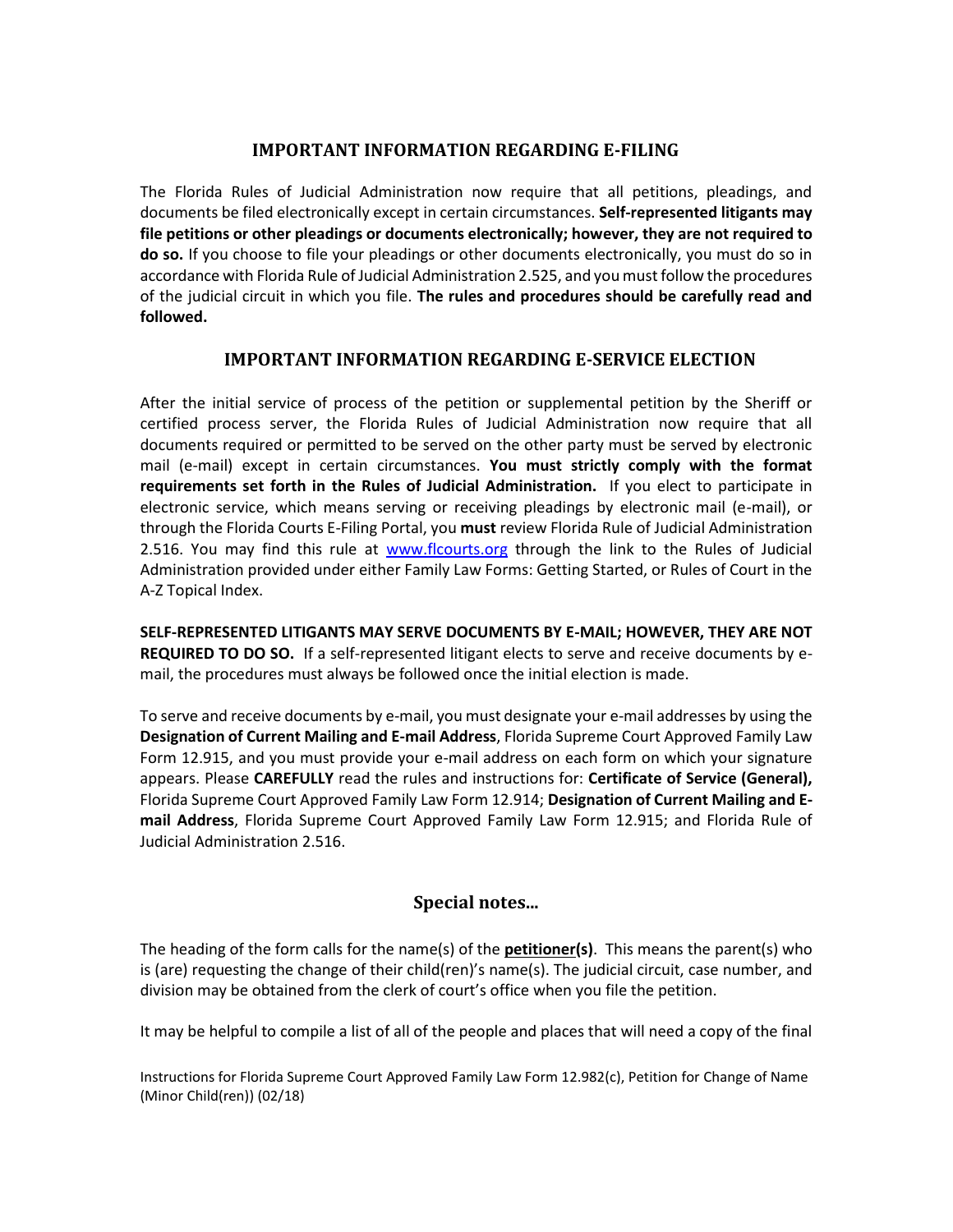judgment. This list may include the driver's license office, social security office, banks, schools, etc. A list will help you know how many copies of your order you should get from the clerk of court after your hearing.

 Remember, a person who is NOT an attorney is called a nonlawyer. If a nonlawyer helps you fill out these forms, that person must give you a copy of a **Disclosure from Nonlawyer**, Florida Family out these forms also **must** put his or her name, address, and telephone number on the bottom of Law Rules of Procedure Form 12.900(a), before he or she helps you. A nonlawyer helping you fill the last page of every form he or she helps you complete.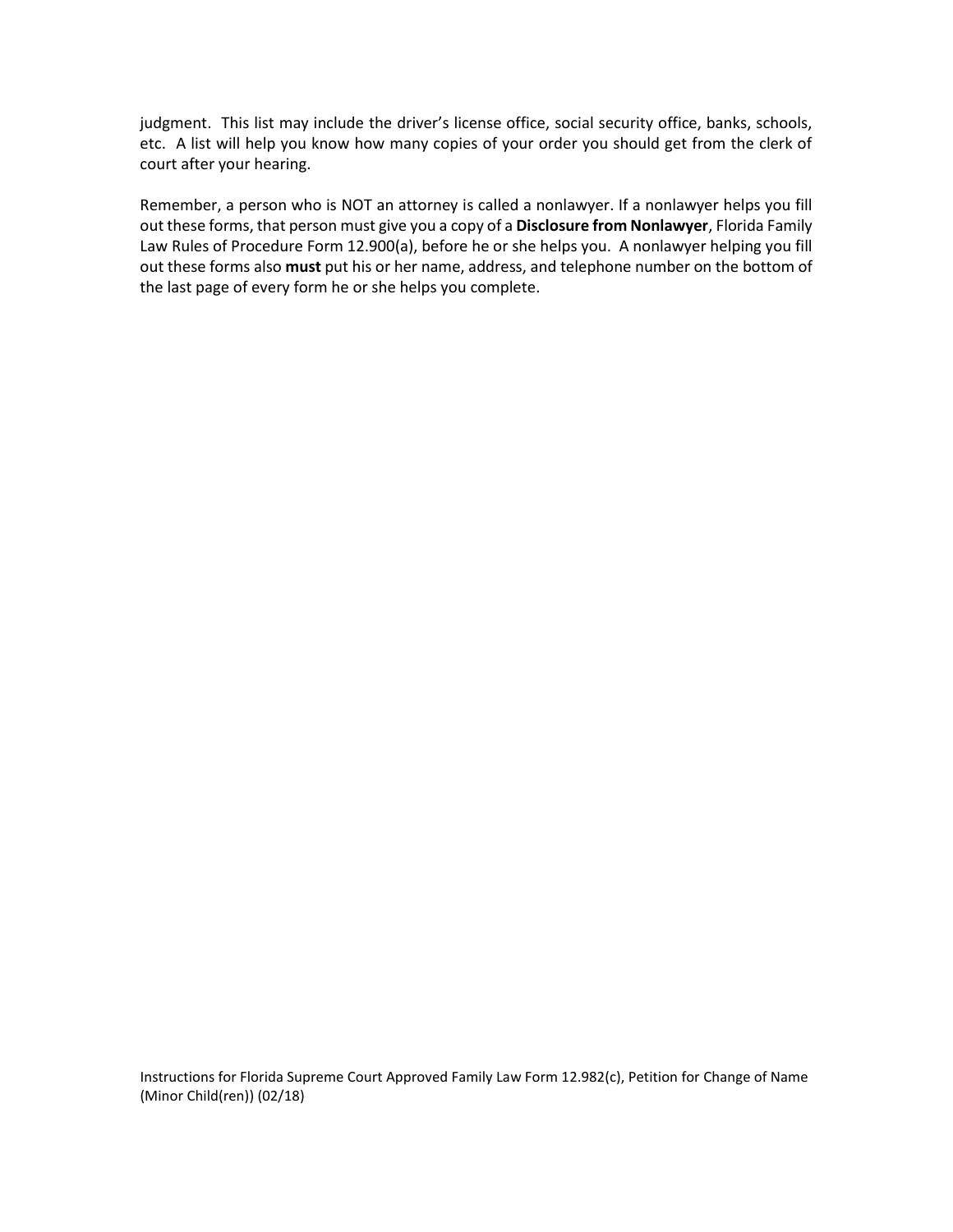IN THE CIRCUIT COURT OF THE \_\_\_\_\_\_\_\_\_\_\_\_\_\_\_\_\_\_\_\_\_\_\_\_\_\_\_\_\_\_\_\_\_JUDICIAL CIRCUIT, IN AND FOR COUNTY, FLORIDA

,

,

 Division: the contract of the contract of the contract of the contract of the contract of the contract of the contract of the contract of the contract of the contract of the contract of the contract of the contract of the

.

IN RE: THE NAME CHANGE OF

Petitioner,

L

L

Petitioner.

 $\overline{\phantom{0}}$ 

L

L

## **PETITION FOR CHANGE OF NAME (MINOR CHILD(REN))**

 I/We, *{full legal name(s)}* , being sworn, certify that the following information is true:

### **I am/We are the birth or legal parent(s) or guardian of the minor child(ren) named in this petition.**   *[Choose only one]*

 $\Box$  There is only one minor child named in this petition.

 \_\_\_\_ There are *{enter number of children}* children named in this petition. The information on the first child is entered below. I/We have attached the completed supplemental forms for each other child.

 The adult petitioner(s)'s fingerprints have been taken in a manner approved by the Department of Law Enforcement and submitted for a state and national criminal history records check**. I /We understand that I/we cannot request a hearing on my/our Petition until the clerk of court receives the results of the criminal history records check. I/we also understand that the state and national records check must indicate whether I/we have registered as either a sexual predator or a sexual offender.** 

A. THE FOLLOWING INFORMATION IS TRUE ABOUT CHILD #  $\quad \underline{\quad 1} \quad :$ 

 1. **The minor child's complete present name is:**

**I/We request that this minor child's name be changed to:**

2. The minor child lives in \_\_\_\_\_\_\_\_\_\_\_\_\_\_\_\_\_County, Florida, at *{street address}* 

3. The minor child was born on {date} **, in** {city, county, state, country}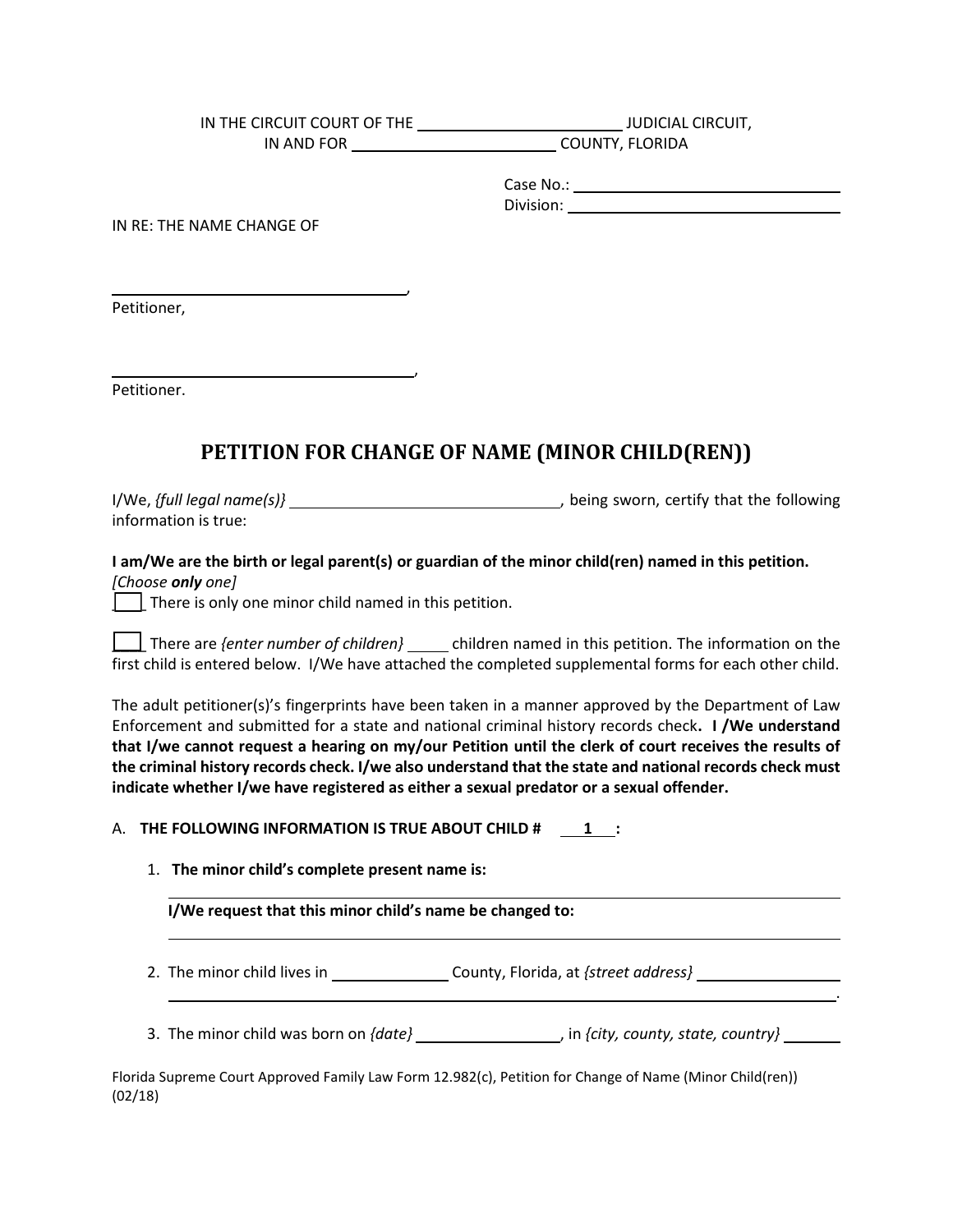|  |  | 4. The minor child's parents' full legal names are: |  |  |
|--|--|-----------------------------------------------------|--|--|
|--|--|-----------------------------------------------------|--|--|

 $\overline{\phantom{0}}$ 

| -<br>а. |  |
|---------|--|
|         |  |
| N.      |  |
|         |  |

.

- c. {If applicable} The minor child's parents' maiden name(s) is/are: \_\_\_\_\_\_\_\_\_\_\_\_\_\_\_\_\_\_ and \_\_\_\_\_\_\_\_\_\_\_\_\_\_\_\_\_\_\_\_\_\_\_\_\_\_\_\_\_\_\_\_\_\_\_\_\_\_\_\_.
- 5. The minor child has lived in the following places since birth:

|    | Dates (to/from)<br>Address                                                                                                                                                                                                           |
|----|--------------------------------------------------------------------------------------------------------------------------------------------------------------------------------------------------------------------------------------|
|    | <u> 1989 - Johann Harry Harry Harry Harry Harry Harry Harry Harry Harry Harry Harry Harry Harry Harry Harry Harry Harry Harry Harry Harry Harry Harry Harry Harry Harry Harry Harry Harry Harry Harry Harry Harry Harry Harry Ha</u> |
|    | <u> 1989 - Johann John Harry, mars and deutscher Amerikaanse kommunister († 1908)</u>                                                                                                                                                |
|    | <u> 1989 - Johann Stoff, amerikansk politiker (d. 1989)</u>                                                                                                                                                                          |
|    |                                                                                                                                                                                                                                      |
|    | Please indicate here if you are continuing these facts on an attached page.)                                                                                                                                                         |
|    | 6. [Choose one only]<br>The minor child is not married.                                                                                                                                                                              |
|    |                                                                                                                                                                                                                                      |
| 7. | [Choose <b>one</b> only]<br>The minor child has no children.                                                                                                                                                                         |
|    | The minor child is the parent of the following child(ren):                                                                                                                                                                           |
|    | Name {last, first, middle initial} Date of Birth                                                                                                                                                                                     |
|    |                                                                                                                                                                                                                                      |
|    | Please indicate here if you are continuing these facts on an attached page.)                                                                                                                                                         |
| 8. | Former names.<br>[Indicate all that apply]                                                                                                                                                                                           |
|    | $\Box$ The minor child's name has never been changed by a court.                                                                                                                                                                     |
|    | The minor child's name previously was changed by court order from<br>$\qquad \qquad \text{on $\{date\}}$<br>to                                                                                                                       |
|    | by {court, city, and state}                                                                                                                                                                                                          |

**A copy of the court order is attached.**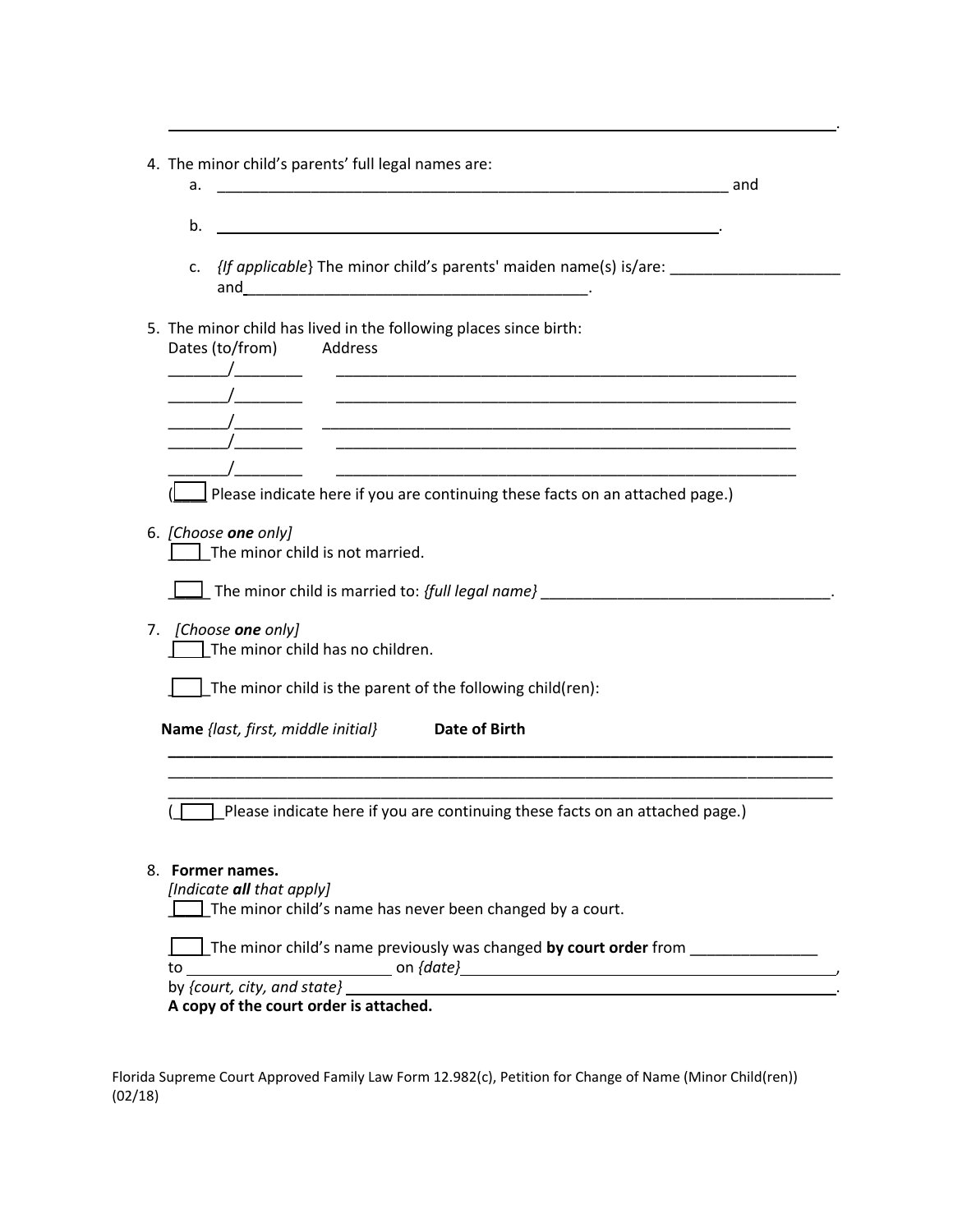| The minor child's name previously was changed by marriage from _________________                                                                                                                                                                                         |
|--------------------------------------------------------------------------------------------------------------------------------------------------------------------------------------------------------------------------------------------------------------------------|
| in {city, county, and state}                                                                                                                                                                                                                                             |
| A copy of the marriage certificate is attached.                                                                                                                                                                                                                          |
| The minor child has never been known or called by any other name.                                                                                                                                                                                                        |
| The minor child has been known or called by the following other name(s): {list name(s) and<br>explain where child was known or called by such name(s)}                                                                                                                   |
| 9. The minor child is not employed in an occupation or profession, does not own and operate a<br>business, and has received no educational degrees. If the minor child has a job, explain:                                                                               |
| 10. Criminal History<br>[Indicate all that apply]<br>The minor child has never been arrested for or charged with, pled guilty or nolo<br>contendere to, or been found to have committed a criminal offense, regardless of<br>adjudication.                               |
| The minor child has a criminal history. In the past, the minor child was arrested for or<br>charged with, pled guilty or nolo contendere to, or been found to have committed a<br>criminal offense, regardless of adjudication. The details of the criminal history are: |
| City/State<br>Event (arrest, charge, plea, or adjudication)<br>Date                                                                                                                                                                                                      |
|                                                                                                                                                                                                                                                                          |
| Please indicate here if you are continuing these facts on an attached page.)                                                                                                                                                                                             |
| The minor child $\Box$ has $\Box$ has not ever been required to register as a sexual predator<br>under section 775.21, Florida Statutes.                                                                                                                                 |
| The minor child $\Box$ has $\Box$ has not ever been required as a sexual offender under<br>section 943.0435, Florida Statutes.                                                                                                                                           |
| 11. Money Judgments.                                                                                                                                                                                                                                                     |
| [Choose one only]<br>The minor child has never been adjudicated bankrupt, and no money judgment has ever                                                                                                                                                                 |
| been entered against him or her.                                                                                                                                                                                                                                         |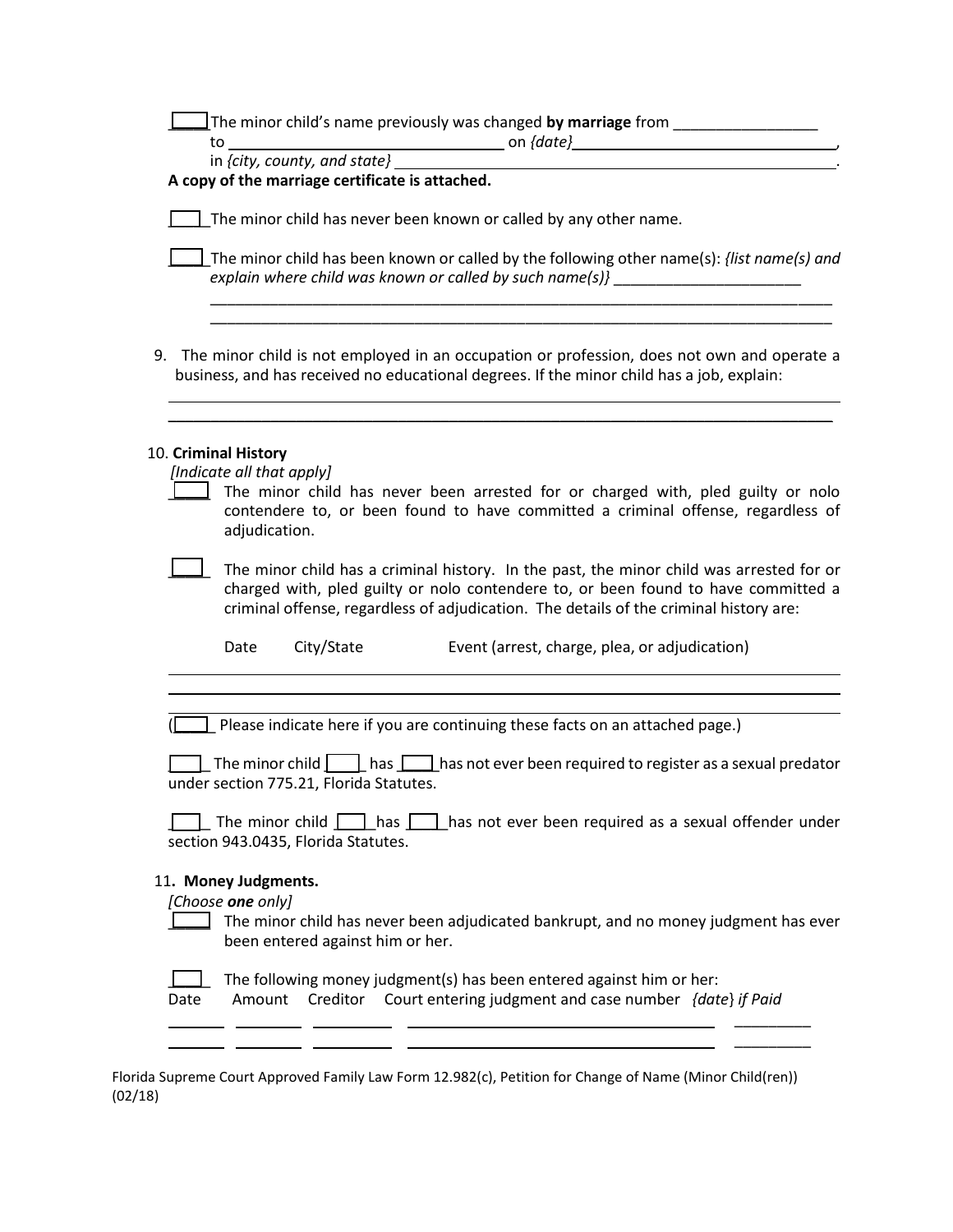### B. **THE FOLLOWING INFORMATION IS TRUE ABOUT PETITIONER(S):**

|                                    | 2.I live in _____________________County, Florida, at {street address} _____________________________                               |  |
|------------------------------------|-----------------------------------------------------------------------------------------------------------------------------------|--|
| 3. Bankruptcy<br>{Choose one only} | $\Box$ I have never been adjudicated bankrupt                                                                                     |  |
|                                    |                                                                                                                                   |  |
| page.                              | $\Box$ Please indicate here if you have filed additional bankruptcies, and explain on an attached                                 |  |
| 4.                                 | <b>Creditor(s)' Judgments</b><br>{Choose one only}<br>$\perp$ I have never had a money judgment entered against me by a creditor. |  |
|                                    | The following creditor)s)' money judgments have been entered against me:                                                          |  |
|                                    |                                                                                                                                   |  |
| Date                               | Amount Creditor Court entering judgment and case number If Paid {date}                                                            |  |
|                                    | <u> 1980 - Johann John Stoff, deutscher Stoff als der Stoff als der Stoff als der Stoff als der Stoff als der Stoff</u>           |  |

 *\_\_\_\_\_* I have never been arrested for or charged with, pled guilty or nolo contendere to, or been found to have committed a criminal offense, regardless of adjudication.

 $\bigsqcup$  I have a criminal history. In the past I have been arrested for or charged with, pled guilty or nolo contendere to, or been found to have committed a criminal offense, regardless of adjudication. The details of my criminal history are: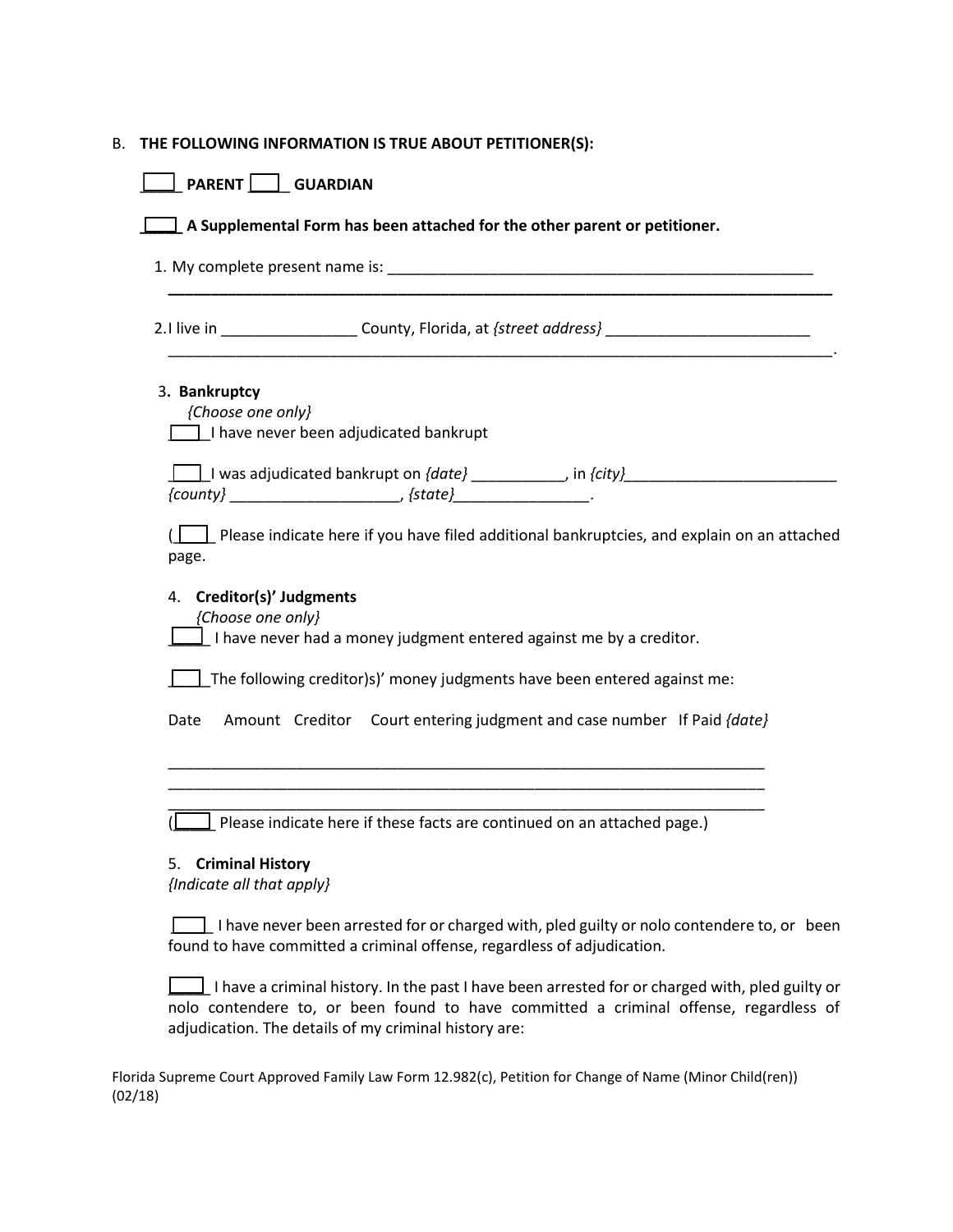| Date | City/State                  | Event (arrest, charge, plea, or adjudication)                                                                                                                                                       |
|------|-----------------------------|-----------------------------------------------------------------------------------------------------------------------------------------------------------------------------------------------------|
|      |                             |                                                                                                                                                                                                     |
|      |                             | Please indicate here if these facts are continued on an attached page.)                                                                                                                             |
|      | 775.21, Florida Statutes.   | have $\lfloor \cdot \rfloor$ have not ever been required to register as a sexual predator under section                                                                                             |
|      | 943.0435, Florida Statutes. | have <b>b</b> have not ever been required to register as a sexual offender under section                                                                                                            |
|      |                             | 6. I have no ulterior or illegal purpose for filing this petition, and granting it will not in any<br>manner invade the property rights of others, whether partnership, patent, good will, privacy, |

- trademark, or otherwise.
- 7. My civil rights have never been suspended, or, if ever suspended, they have been fully restored.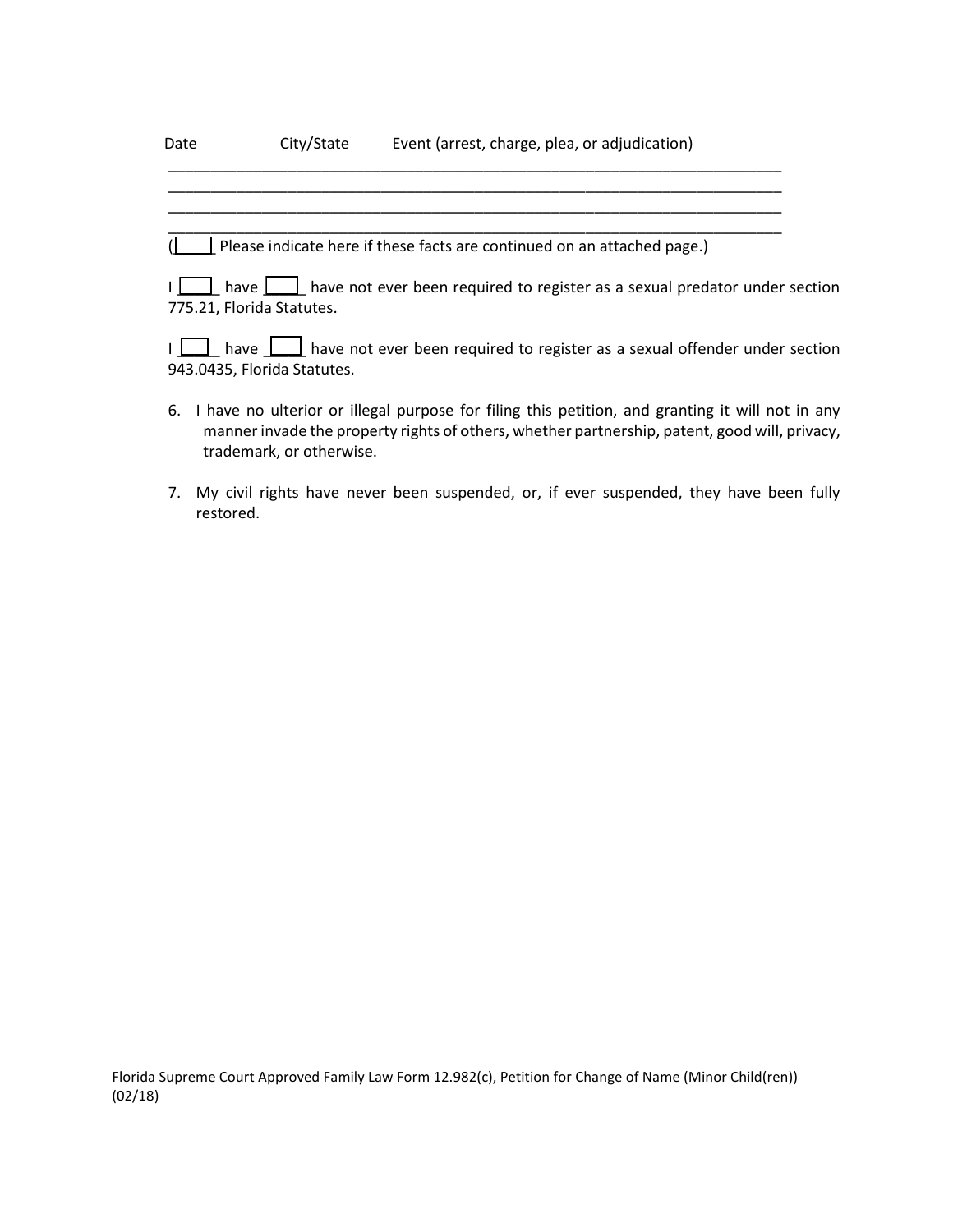**I understand that I am swearing or affirming under oath to the truthfulness of the claims made in this petition and that the punishment for knowingly making a false statement includes fines and/or imprisonment.** 

| Dated: ________________                                                          |                                                                                                                |
|----------------------------------------------------------------------------------|----------------------------------------------------------------------------------------------------------------|
|                                                                                  | Signature of Petitioner                                                                                        |
|                                                                                  |                                                                                                                |
|                                                                                  |                                                                                                                |
|                                                                                  | City, State, Zip: 1988. 2012. 2014. 2015. 2016. 2017. 2018. 2019. 2017. 2018. 2019. 2017. 2018. 2019. 2017. 20 |
|                                                                                  |                                                                                                                |
|                                                                                  |                                                                                                                |
|                                                                                  | Designated E-Mail Address(es) [1992] [2012] [2012] [2012] [2012] [2012] [2012] [2012] [2012] [2012] [2012] [20 |
| <b>STATE OF FLORIDA</b>                                                          |                                                                                                                |
| COUNTY OF ___________________                                                    |                                                                                                                |
|                                                                                  |                                                                                                                |
|                                                                                  |                                                                                                                |
|                                                                                  |                                                                                                                |
|                                                                                  | NOTARY PUBLIC or DEPUTY CLERK                                                                                  |
|                                                                                  | [Print, type, or stamp commissioned name of notary or<br>clerk.]                                               |
| Personally known                                                                 |                                                                                                                |
| Produced identification                                                          |                                                                                                                |
|                                                                                  |                                                                                                                |
|                                                                                  |                                                                                                                |
|                                                                                  | IF A NONLAWYER HELPED YOU FILL OUT THIS FORM, HE/SHE MUST FILL IN THE BLANKS BELOW:                            |
| [fill in all blanks] This form was prepared for the Petitioner.                  |                                                                                                                |
| This form was completed with the assistance of:                                  |                                                                                                                |
|                                                                                  | ${name of individual}$                                                                                         |
|                                                                                  |                                                                                                                |
|                                                                                  |                                                                                                                |
| $\{city\}$ / $\{style\}$ / $\{state\}$ / $\{zip code\}$ / $\{telephone number\}$ |                                                                                                                |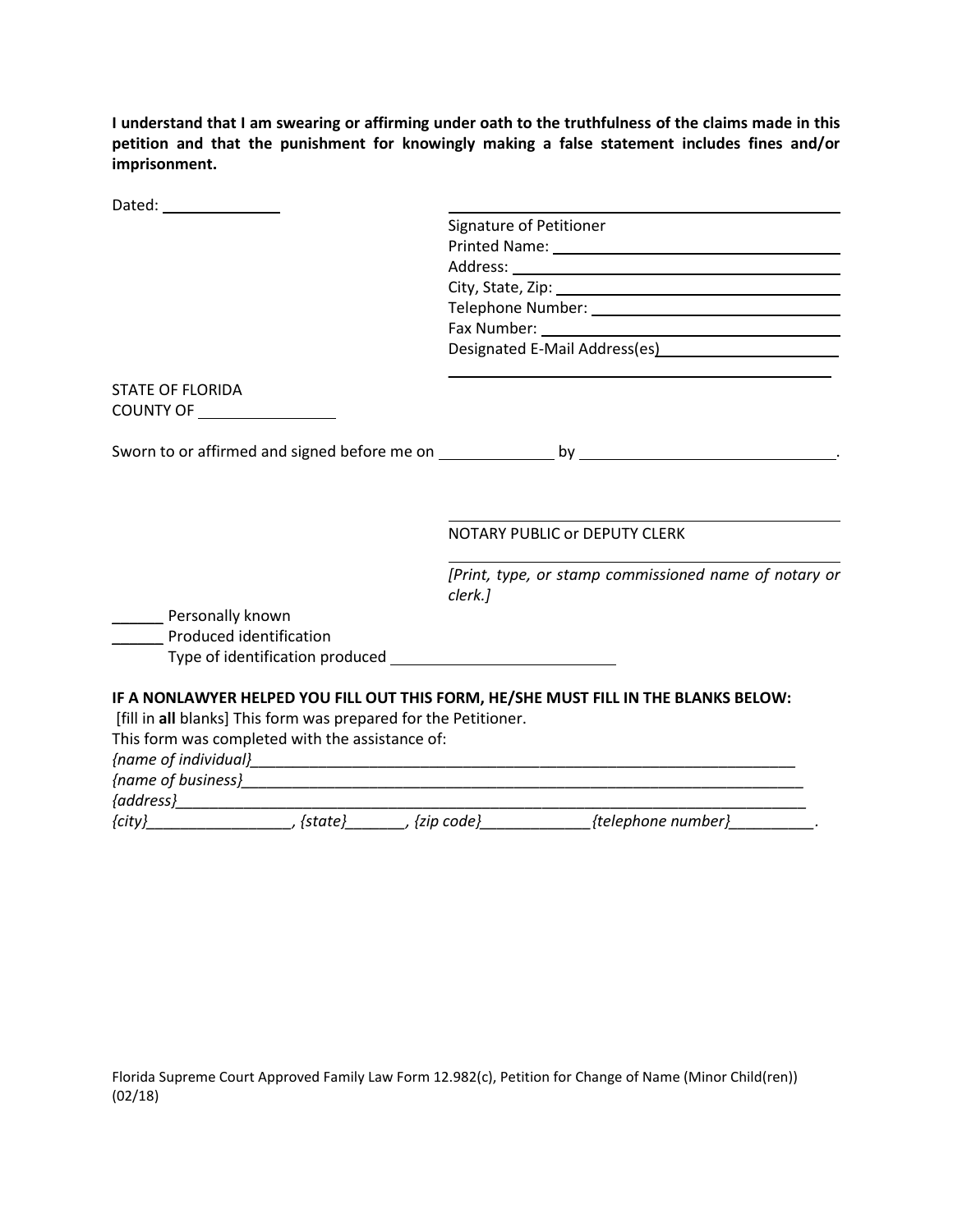### **ADULT SUPPLEMENTAL FORM FOR PETITION FOR CHANGE OF NAME (MINOR CHILD(REN))**

| Case No.:                                                                                                                                                                                                                 |  |  |
|---------------------------------------------------------------------------------------------------------------------------------------------------------------------------------------------------------------------------|--|--|
| THE FOLLOWING INFORMATION IS TRUE ABOUT PETITIONER(S):<br>PARENT GUARDIAN                                                                                                                                                 |  |  |
|                                                                                                                                                                                                                           |  |  |
| 2. I live in ______________________County, Florida, at {street address} ____________________________                                                                                                                      |  |  |
| 3. Bankruptcy<br>{Choose one only}<br>        have never been adjudicated bankrupt                                                                                                                                        |  |  |
| (Incording to an explain on an attached page.) Please indicate there if you have filed additional bankruptcies, and explain on an attached page.                                                                          |  |  |
| 4. Creditor(s)' Judgments<br>{Choose one only}<br>$\boxed{\phantom{a}}$ I have never had a money judgment entered against me by a creditor.                                                                               |  |  |
| $\boxed{\phantom{1} \boxed{\phantom{1} }}$ The following creditor)s)' money judgments have been entered against me:                                                                                                       |  |  |
| Date Amount Creditor Court entering judgment and case number If Paid {date}                                                                                                                                               |  |  |
|                                                                                                                                                                                                                           |  |  |
| Please indicate here if these facts are continued on an attached page.)                                                                                                                                                   |  |  |
| 5. Criminal History<br>{Indicate all that apply}<br>I have never been arrested for or charged with, pled guilty or nolo contendere to, or been<br>found to have committed a criminal offense, regardless of adjudication. |  |  |

 $\Box$  I have a criminal history. In the past I have been arrested for or charged with, pled guilty or nolo contendere to, or been found to have committed a criminal offense, regardless of adjudication. The details of my criminal history are: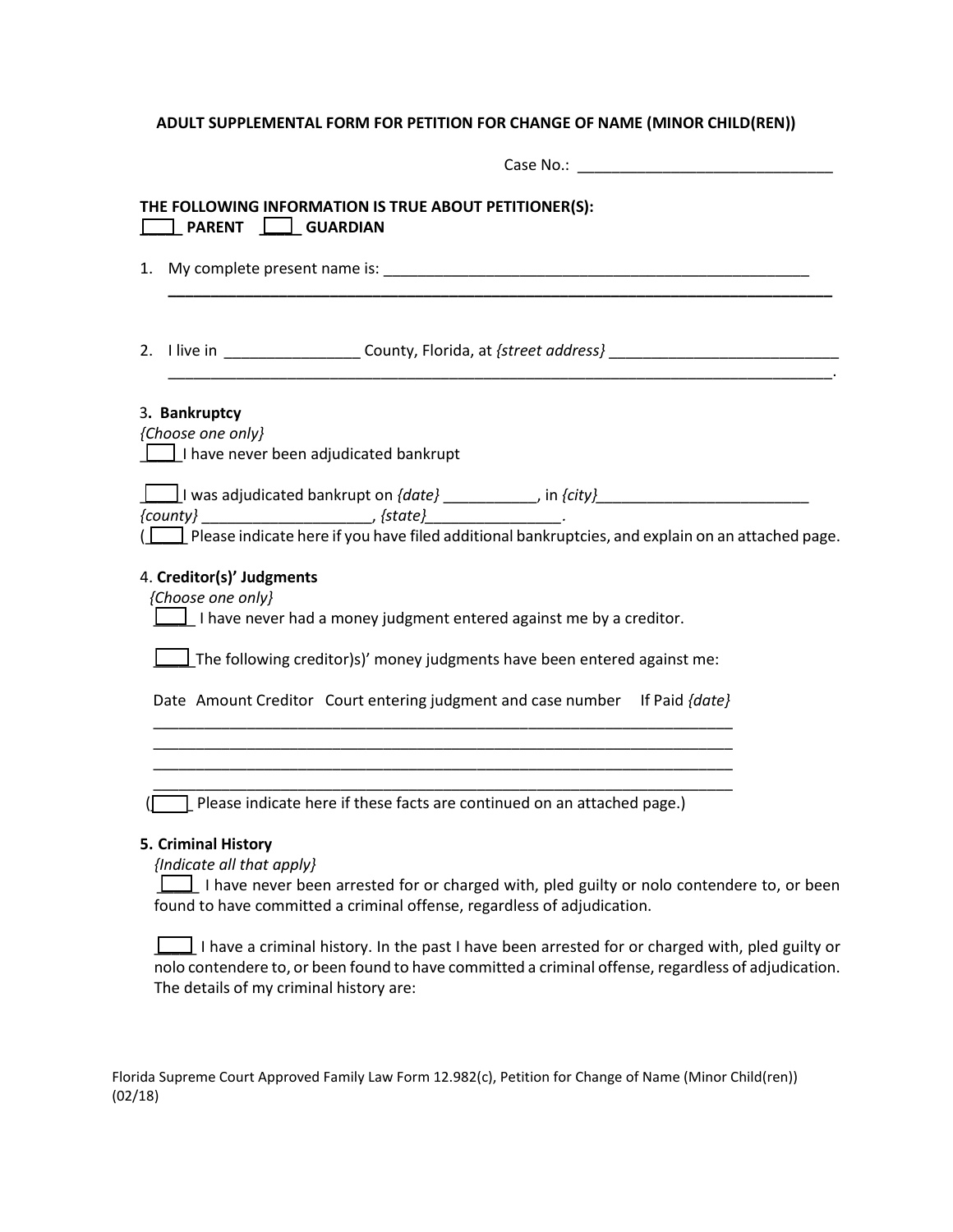| Date | City/State | Event (arrest, charge, plea, or adjudication) |
|------|------------|-----------------------------------------------|
|------|------------|-----------------------------------------------|

\_\_\_\_\_\_\_\_\_\_\_\_\_\_\_\_\_\_\_\_\_\_\_\_\_\_\_\_\_\_\_\_\_\_\_\_\_\_\_\_\_\_\_\_\_\_\_\_\_\_\_\_\_\_\_\_\_\_\_\_\_\_\_\_\_\_\_\_\_\_\_\_\_

| $\Box$ have $\Box$ have not ever been required to register as a sexual predator under section<br>$\Box$ have $\Box$ have not ever been required to register as a sexual offender under section<br>6. I have no ulterior or illegal purpose for filing this petition, and granting it will not in any manner<br>invade the property rights of others, whether partnership, patent, good will, privacy, trademark, or<br>7. My civil rights have never been suspended, or, if ever suspended, they have been fully restored.<br>I understand that I am swearing or affirming under oath to the truthfulness of the claims made in this<br>petition and that the punishment for knowingly making a false statement includes fines and/or |
|---------------------------------------------------------------------------------------------------------------------------------------------------------------------------------------------------------------------------------------------------------------------------------------------------------------------------------------------------------------------------------------------------------------------------------------------------------------------------------------------------------------------------------------------------------------------------------------------------------------------------------------------------------------------------------------------------------------------------------------|
|                                                                                                                                                                                                                                                                                                                                                                                                                                                                                                                                                                                                                                                                                                                                       |
|                                                                                                                                                                                                                                                                                                                                                                                                                                                                                                                                                                                                                                                                                                                                       |
|                                                                                                                                                                                                                                                                                                                                                                                                                                                                                                                                                                                                                                                                                                                                       |
|                                                                                                                                                                                                                                                                                                                                                                                                                                                                                                                                                                                                                                                                                                                                       |
|                                                                                                                                                                                                                                                                                                                                                                                                                                                                                                                                                                                                                                                                                                                                       |
|                                                                                                                                                                                                                                                                                                                                                                                                                                                                                                                                                                                                                                                                                                                                       |
|                                                                                                                                                                                                                                                                                                                                                                                                                                                                                                                                                                                                                                                                                                                                       |
|                                                                                                                                                                                                                                                                                                                                                                                                                                                                                                                                                                                                                                                                                                                                       |
|                                                                                                                                                                                                                                                                                                                                                                                                                                                                                                                                                                                                                                                                                                                                       |
|                                                                                                                                                                                                                                                                                                                                                                                                                                                                                                                                                                                                                                                                                                                                       |
|                                                                                                                                                                                                                                                                                                                                                                                                                                                                                                                                                                                                                                                                                                                                       |
| Fax Number:<br><u> 1980 - Andrea Andrew Maria (b. 1980)</u>                                                                                                                                                                                                                                                                                                                                                                                                                                                                                                                                                                                                                                                                           |
| Designated E-Mail Address(es) Manual Manual Manual Manual Manual Manual Manual Manual Manual Manual Manual Manual Ma                                                                                                                                                                                                                                                                                                                                                                                                                                                                                                                                                                                                                  |
|                                                                                                                                                                                                                                                                                                                                                                                                                                                                                                                                                                                                                                                                                                                                       |
|                                                                                                                                                                                                                                                                                                                                                                                                                                                                                                                                                                                                                                                                                                                                       |

NOTARY PUBLIC or DEPUTY CLERK

 *[Print, type, or stamp commissioned name of notary or clerk.]* 

Personally known

 $\overline{\phantom{0}}$  $\overline{\phantom{0}}$ 

**The Produced identification** 

Type of identification produced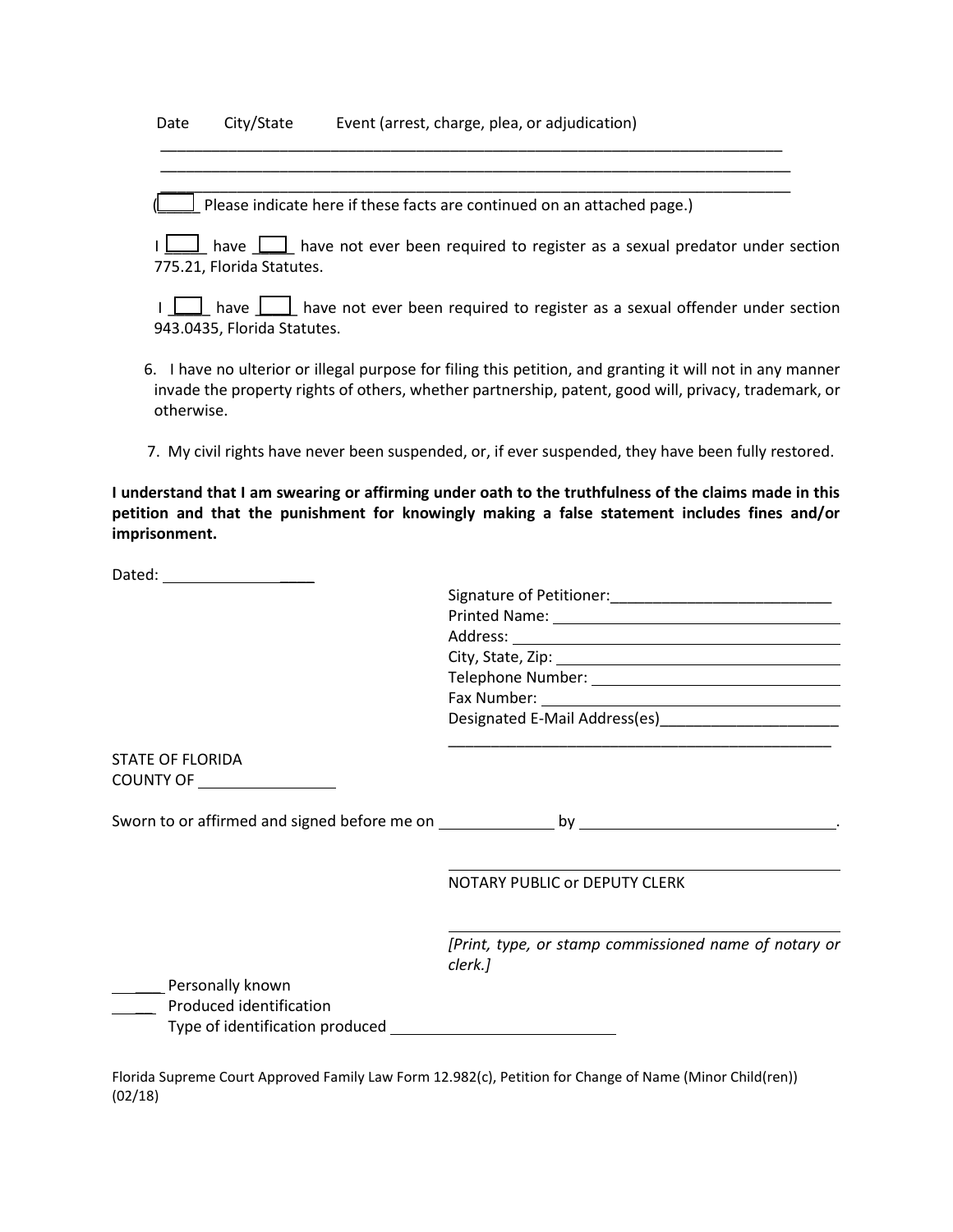### **IF A NONLAWYER HELPED YOU FILL OUT THIS FORM, HE/SHE MUST FILL IN THE BLANKS BELOW:**

[fill in **all** blanks] This form was completed for the Petitioner(s).

This form was completed with the assistance of:

*{name of individual}* \_\_\_\_\_\_\_\_\_\_\_\_\_\_\_\_\_\_\_\_\_\_\_\_\_\_\_\_\_\_\_\_\_\_\_\_\_\_\_\_\_\_\_\_\_\_\_\_\_\_\_\_\_\_\_\_\_\_\_\_\_\_\_\_

*{name of business} \_\_\_\_\_\_\_\_\_\_\_\_\_\_\_\_\_\_\_\_\_\_\_\_\_\_\_\_\_\_\_\_\_\_\_\_\_\_\_\_\_\_\_\_\_\_\_\_\_\_\_\_\_\_\_\_\_\_\_\_\_\_\_\_\_\_\_* 

*{address}* \_\_\_\_\_\_\_\_\_\_\_\_\_\_\_\_\_\_\_\_\_\_\_\_\_\_\_\_\_\_\_\_\_\_\_\_\_\_\_\_\_\_\_\_\_\_\_\_\_\_\_\_\_\_\_\_\_\_\_\_\_\_\_\_\_\_\_\_\_\_\_\_\_\_\_

.

 $\overline{a}$ *{city}* \_\_\_\_\_\_\_\_\_\_\_\_\_\_,*{state} \_\_\_\_\_,{zip code}* \_\_\_\_\_\_\_\_\_\_\_*{telephone number}* \_\_\_\_\_\_\_\_\_\_\_\_\_\_\_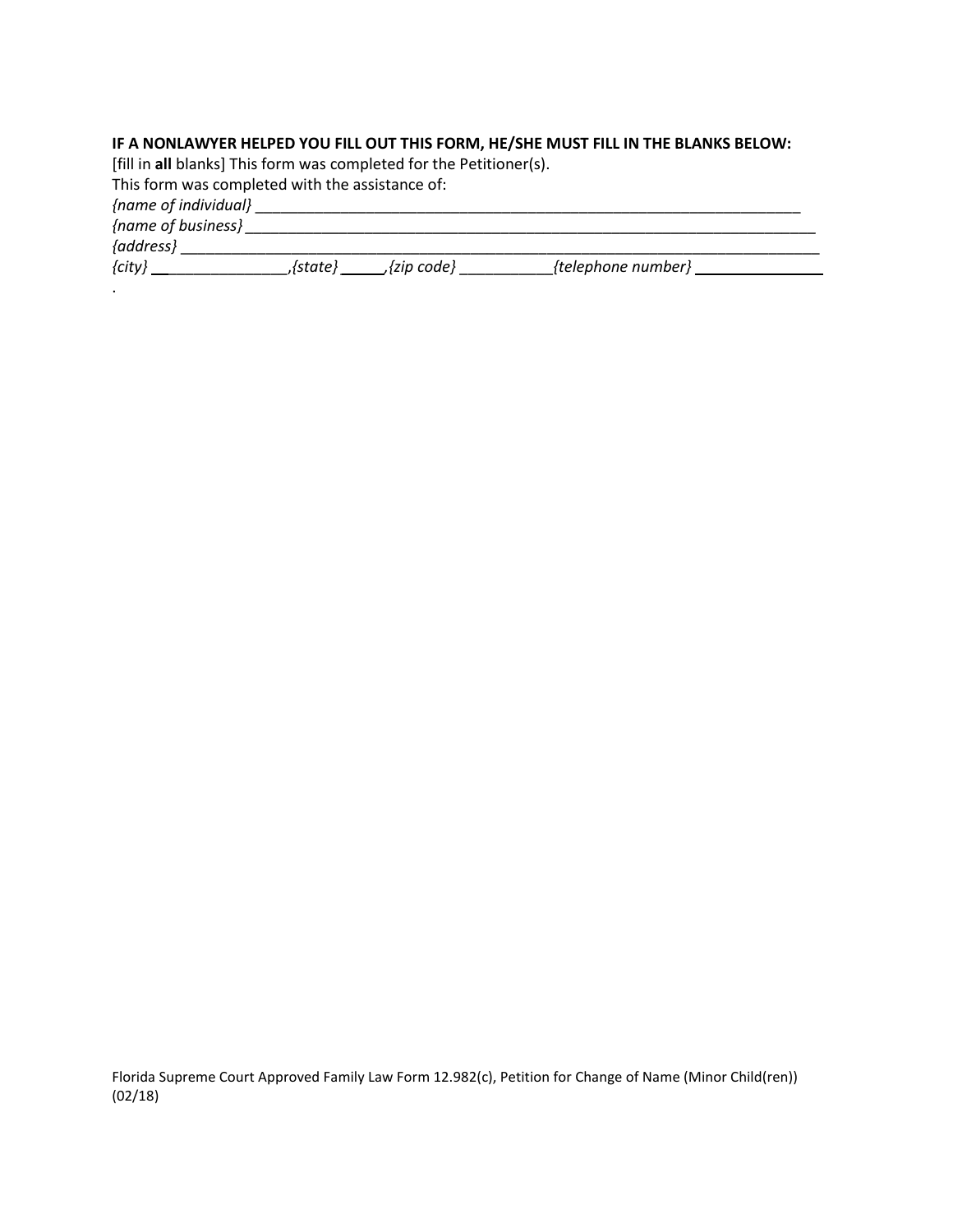MINOR CHILD # \_\_\_\_\_\_\_\_, continued

### **SUPPLEMENTAL FORM FOR PETITION FOR CHANGE OF NAME (MINOR CHILD(REN))**

| 1. | THE FOLLOWING INFORMATION IS TRUE ABOUT CHILD # :<br>Minor child's complete present name is:                                                                                                                                     |
|----|----------------------------------------------------------------------------------------------------------------------------------------------------------------------------------------------------------------------------------|
|    | I/We request that minor child's name be changed to:                                                                                                                                                                              |
| 2. | The minor child lives in ____________________County, Florida, at {street address} __________________                                                                                                                             |
| 3. |                                                                                                                                                                                                                                  |
| 4. | The minor child's parents' full legal name(s):<br>a. <u>Andreas and the second second second second second second second second second second second second second</u>                                                           |
|    | c. {If applicable} The minor child's parent's' maiden name(s):                                                                                                                                                                   |
| 5. | The minor child has lived in the following places since birth:<br>Dates (to/from)<br>Address<br>$\overline{\phantom{a}}$<br>$\frac{1}{2}$<br>$\Box$ Please indicate here if you are continuing these facts on an attached page.) |
| 6. | [Choose one only]<br>The minor child is not married.                                                                                                                                                                             |

Florida Supreme Court Approved Family Law Form 12.982(c), Petition for Change of Name (Minor Child(ren)) (02/18)

 7. *[Choose one only]* 

\_\_\_\_\_The minor child has no children.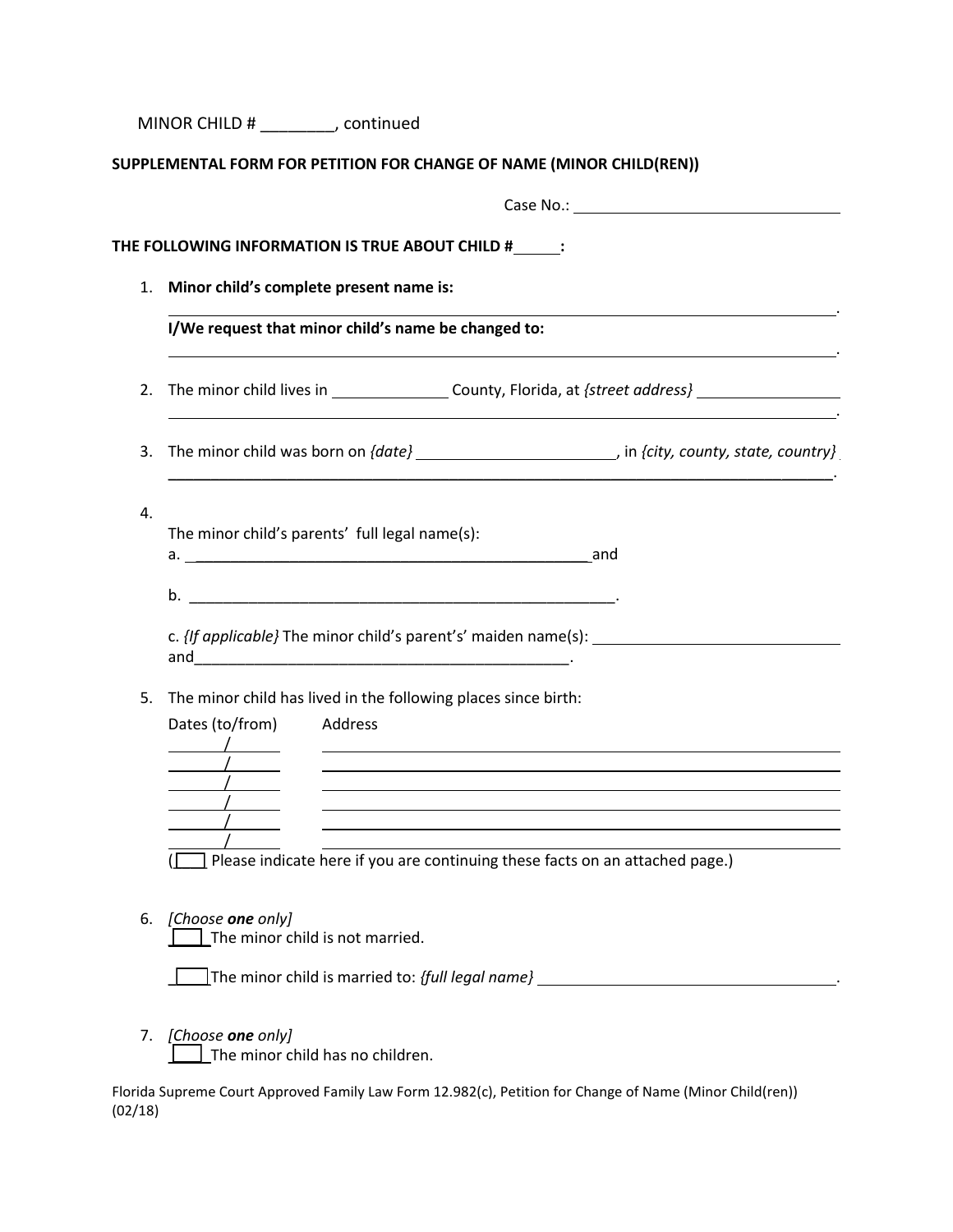| MINOR CHILD # | , continued |
|---------------|-------------|
|---------------|-------------|

| Name {last, first, middle initial}                                                            | Date of Birth                                                                                                                                                                           |
|-----------------------------------------------------------------------------------------------|-----------------------------------------------------------------------------------------------------------------------------------------------------------------------------------------|
|                                                                                               |                                                                                                                                                                                         |
| Please indicate here if you are continuing these facts on an attached page.)                  |                                                                                                                                                                                         |
| <b>Former names</b>                                                                           |                                                                                                                                                                                         |
| [Indicate all that apply]<br>$\Box$ The minor child's name has never been changed by a court. |                                                                                                                                                                                         |
|                                                                                               |                                                                                                                                                                                         |
|                                                                                               | The minor child's name previously was changed by court order from ______________                                                                                                        |
|                                                                                               | by {court, city, and state} $\overline{\phantom{a}}$                                                                                                                                    |
| A copy of the court order is attached.                                                        |                                                                                                                                                                                         |
|                                                                                               | The minor child's name previously was changed by marriage from _________________                                                                                                        |
|                                                                                               |                                                                                                                                                                                         |
| A copy of the marriage certificate is attached.                                               |                                                                                                                                                                                         |
| The minor child has never been known or called by any other name.                             |                                                                                                                                                                                         |
|                                                                                               | The minor child has been known or called by the following other name(s): <i>{list name(s) and</i><br>explain where child was known or called by such name(s)} $\qquad \qquad$           |
|                                                                                               | The minor child is not employed in an occupation or profession, does not own and operate a<br>business, and has received no educational degrees. If the minor child has a job, explain: |
| 10. Criminal History<br>[Indicate all that apply]                                             | The minor child has never been arrested for or charged with, pled guilty or nolo contendere                                                                                             |

 \_\_\_\_\_The minor child has a criminal history. In the past, the minor child was arrested for or charged with, pled guilty or nolo contendere to, or been found to have committed a criminal